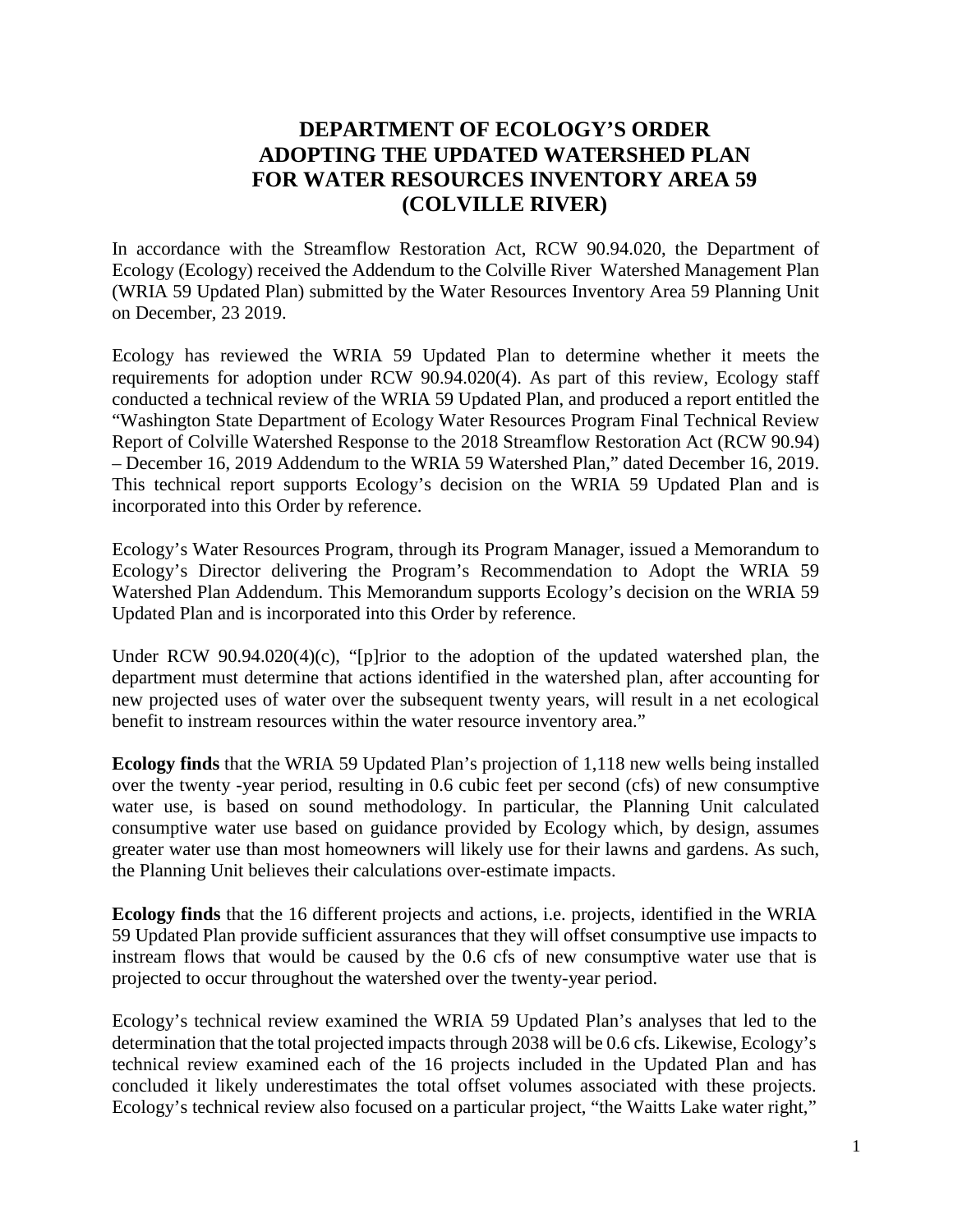which was identified by the Planning Unit as one of the WRIA 59's Updated Plan's high priority projects. The Waitts Lake water right, currently held in trust by the State of Washington in the Trust Water Rights Program, was purchased by Steven County thanks to its receipt of a 2019 Ecology Competitively Funded Streamflow Grant. As a result, WRIA 59 can and, as the Plan Update makes clear, intends to use the Waitts Lake water to offset the total projected impacts in the WRIA. Ecology's technical review and analysis of this high priority project resulted in a downward adjustment, specific to this project, to 1.07 cfs, from the Updated Plan's projected offset, for this specific project, of 1.54 cfs. This adjustment was made to account for seasonal aspects of the right the WRIA 59 Plan Update did not address. This adjustment decreased the entire plan's projected offsets to 1.63 cfs, from the original total projected offset of 2.1 cfs. However, even with this downward, seasonally based adjustment, the Waitts Lake acquisition alone (1.07 cfs) is still larger than the total WRIA-wide projected impacts through 2038 (0.6 cfs).

**Ecology finds**, based on Ecology's technical review, the 16 projects in WRIA 59's Updated Plan, when totaled, are projected to offset 1.63 cfs of stream flow impacts, or slightly less than triple the 0.6 cfs potential consumptive use impacts to instream flows projected to occur in the basin over the next 20 years.

After evaluation of the WRIA 59 Updated Plan to determine that it identifies strategies to offset all potential consumptive use impacts to instream flows, Ecology's technical review also evaluated the WRIA 59 Updated Plan to assess if the Plan includes the projects or strategies necessary to achieve a net ecological benefit. Reviewers considered the unique hydrogeological characteristics of the basin, locations of projected new permit exempt domestic wells, and habitat benefits of the 16 strategies described in the WRIA 59 Updated Plan. Most of the 16 projects include the explicit identification of project proponents who appear likely to pursue funding to implement their respective projects. Additionally, the 16 projects in the Planning Unit's portfolio appear well designed to offset projected impacts in multiple subbasins, and enhance streamflow as well as biological function,

Therefore, **Ecology finds** that the WRIA 59 Updated Plan meets the requirement "that actions identified in the watershed plan, after accounting for new projected uses of water over the subsequent twenty years, will result in a net ecological benefit to instream resources within the water resource inventory area."

Based on the foregoing, Ecology **ADOPTS** the WRIA 59 Watershed Plan Update, with the following **CONDITION**:

1. Ongoing Compliance with RCW 90.94.020(5). Planning unit governments will continue to fulfill the requirements of RCW 90.94.020(5), which include recording relevant restrictions on titles, and recording and reporting the number of building permits issued by the County, after Ecology's adoption of the WRIA 59 Updated Plan.

Neither this decision to adopt the updated watershed plan, nor the inclusion of any conditions in this approval, provide any guarantee that Ecology will approve any requests for project funding.